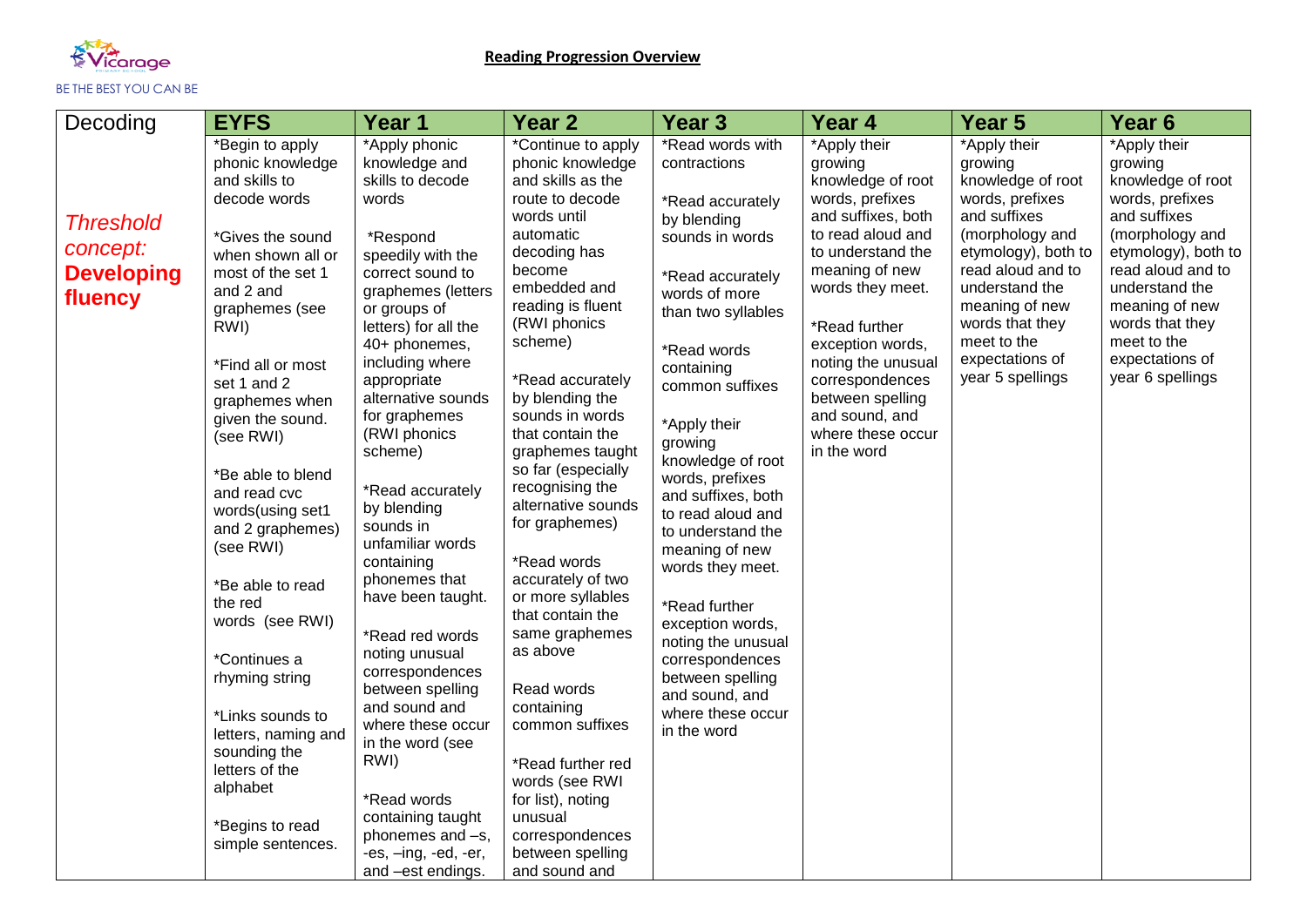| *read other words<br>of more than one<br>syllable that                                                                                                                              | where these occur<br>in the word.             |  |  |
|-------------------------------------------------------------------------------------------------------------------------------------------------------------------------------------|-----------------------------------------------|--|--|
| contain taught<br>phonemes.                                                                                                                                                         | *Read most words<br>quickly and<br>accurately |  |  |
| *Read words with<br>contractions (for<br>example I'm, I'll,<br>we'll) and<br>understand that<br>the apostrophe<br>represents the<br>omitted letter(s)                               |                                               |  |  |
| *Read books<br>accurately that are<br>consistent with<br>their developing<br>phonic knowledge<br>and that do not<br>require them to<br>use other<br>strategies to work<br>out words |                                               |  |  |
| *Re-read these<br>books to build up<br>their fluency and<br>confidence in word<br>reading.                                                                                          |                                               |  |  |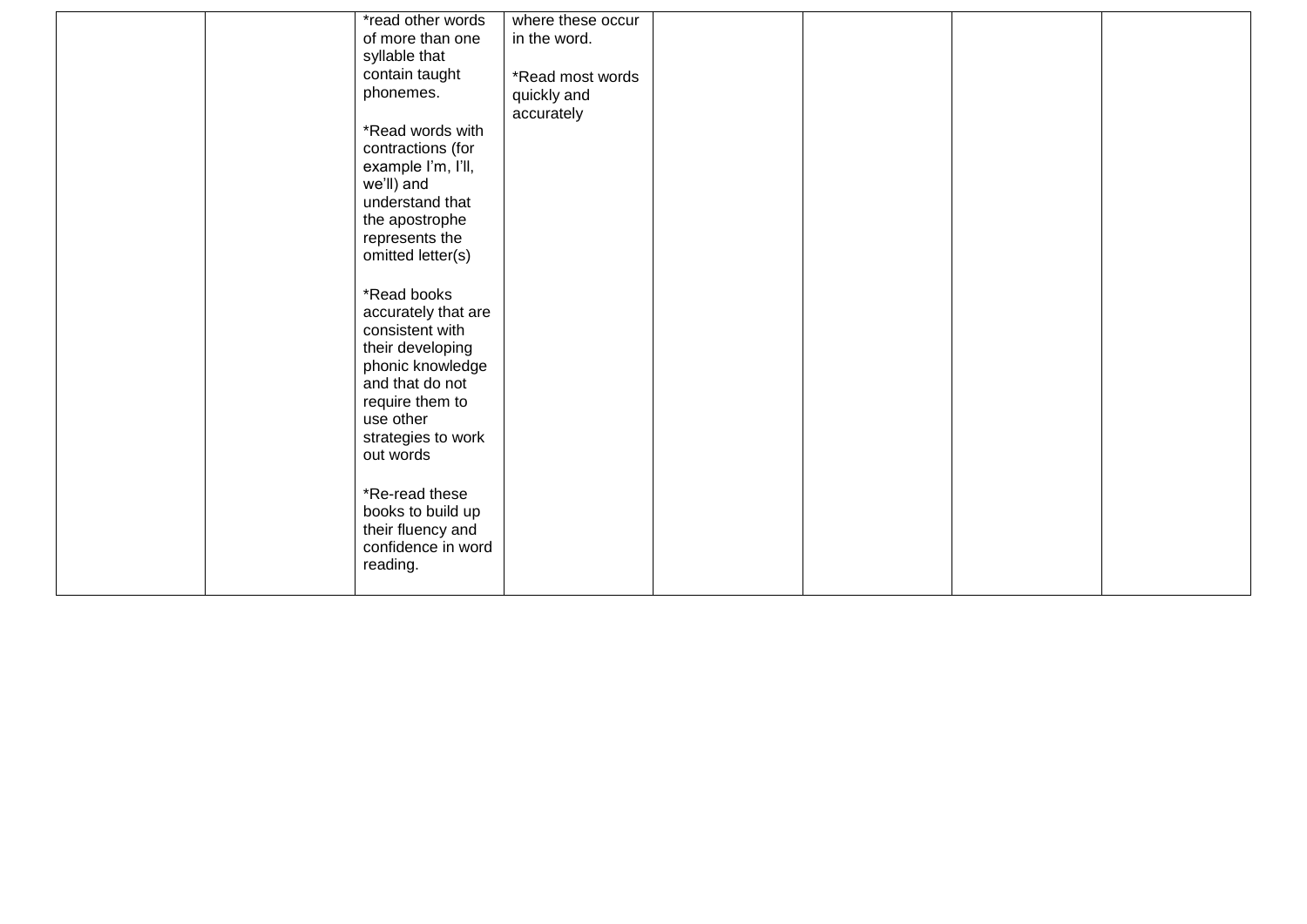| Range of                                                                         | <b>EYFS</b>                                                                           | Year 1                                                                                                                                                | Year 2                                                                                                                                                                                                    | Year 3                                                                                                                                                                                                                                                                                                                                                            | Year 4                                                                                                                                                                                                                                                   | Year 5                                                                                                                                                                                                                                                                                                                          | Year 6                                                                                                                                                                                                                                                                                                                                   |
|----------------------------------------------------------------------------------|---------------------------------------------------------------------------------------|-------------------------------------------------------------------------------------------------------------------------------------------------------|-----------------------------------------------------------------------------------------------------------------------------------------------------------------------------------------------------------|-------------------------------------------------------------------------------------------------------------------------------------------------------------------------------------------------------------------------------------------------------------------------------------------------------------------------------------------------------------------|----------------------------------------------------------------------------------------------------------------------------------------------------------------------------------------------------------------------------------------------------------|---------------------------------------------------------------------------------------------------------------------------------------------------------------------------------------------------------------------------------------------------------------------------------------------------------------------------------|------------------------------------------------------------------------------------------------------------------------------------------------------------------------------------------------------------------------------------------------------------------------------------------------------------------------------------------|
| reading<br><b>Threshold</b><br>concept:<br><b>Reading</b><br>widely and<br>often | *Listen to and talk<br>about a wide range<br>of poems, stories<br>and nonfiction text | *Listen to and<br>discuss a wide<br>range of poems,<br>stories and non -<br>fiction at a level<br>beyond that which<br>they can read<br>independently | *Listen to, discuss<br>and express views<br>about a wide range<br>of contemporary<br>and classic poems,<br>stories and non -<br>fiction at a level<br>beyond that which<br>they can read<br>independently | *Listening to and<br>discussing a wide<br>range of fiction,<br>poetry, plays, non-<br>fiction and<br>reference books or<br>textbooks<br>*Increase their<br>familiarity with a<br>wide range of<br>books, including<br>fairy stories, myths<br>and legends, and<br>retelling some of<br>these orally<br>*Reading books<br>that are structured<br>in different ways | *Listening to and<br>discussing a wide<br>range of fiction,<br>poetry, plays, non-<br>fiction and<br>reference books or<br>textbooks<br>*Continue reading<br>books that are<br>structured in<br>different ways and<br>reading for a range<br>of purposes | *Continue to read<br>and discuss an<br>increasingly wide<br>range of fiction,<br>poetry, plays, non-<br>fiction and<br>reference books or<br>textbooks<br>*Continue reading<br>books that are<br>structured in<br>different ways and<br>reading for a range<br>of purposes<br>*Making<br>comparisons within<br>and across books | *Continue to read<br>and discuss an<br>increasingly wide<br>range of fiction,<br>poetry, plays, non-<br>fiction and<br>reference books or<br>textbooks<br>*Continue reading<br>books that are<br>structured in<br>different ways and<br>reading for a range<br>of purposes<br>*Continue making<br>comparisons within<br>and across books |
|                                                                                  |                                                                                       |                                                                                                                                                       |                                                                                                                                                                                                           | and reading for a<br>range of purposes                                                                                                                                                                                                                                                                                                                            |                                                                                                                                                                                                                                                          |                                                                                                                                                                                                                                                                                                                                 |                                                                                                                                                                                                                                                                                                                                          |

|                                                                           | <b>EYFS</b>                                                                                                   | Year 1                                                                                                                                                        | Year 2                                                                                                                         | Year <sub>3</sub>                                                                                                                                             | Year 4                                                                                                                                                        | Year 5                                                                                                                                                                        | Year <sub>6</sub>                                                                                             |
|---------------------------------------------------------------------------|---------------------------------------------------------------------------------------------------------------|---------------------------------------------------------------------------------------------------------------------------------------------------------------|--------------------------------------------------------------------------------------------------------------------------------|---------------------------------------------------------------------------------------------------------------------------------------------------------------|---------------------------------------------------------------------------------------------------------------------------------------------------------------|-------------------------------------------------------------------------------------------------------------------------------------------------------------------------------|---------------------------------------------------------------------------------------------------------------|
| Text<br>familiarity<br><b>Threshold</b><br>concept:<br><b>Wider world</b> | * Become familiar<br>with key stories,<br>fairy stories<br>traditional tales.<br>and poems and<br>retell them | Become very<br>familiar with key<br>stories, fairy<br>stories and<br>traditional tales,<br>retell them and<br>consider their<br>particular<br>characteristics | * Become<br>increasingly<br>familiar with and<br>retell a wider range<br>of stories, fairy<br>stories and<br>traditional tales | *Increasing their<br>familiarity with a<br>wide range of<br>books, including<br>fairy stories, myths<br>and legends, and<br>retelling some of<br>these orally | *Increasing their<br>familiarity with a<br>wide range of<br>books, including<br>fairy stories, myths<br>and legends, and<br>retelling some of<br>these orally | *Increasing their<br>familiarity with a<br>wide range of<br>books, including<br>myths, legends<br>and traditional<br>stories, modern<br>fiction, fiction from<br>our literary | * Become familiar<br>with key stories,<br>fairy stories<br>traditional tales,<br>and poems and<br>retell them |
|                                                                           |                                                                                                               |                                                                                                                                                               |                                                                                                                                | *Recognise<br>themes in age-<br>appropriate texts,<br>such as the<br>triumph of good<br>over evil                                                             | *Identifying themes<br>and conventions in<br>a wide range of<br>books<br>*Explore<br>underlying themes<br>and ideas                                           | heritage, and<br>books from other<br>cultures and<br>traditions<br>*Identifying and<br>discussing themes<br>and conventions in                                                |                                                                                                               |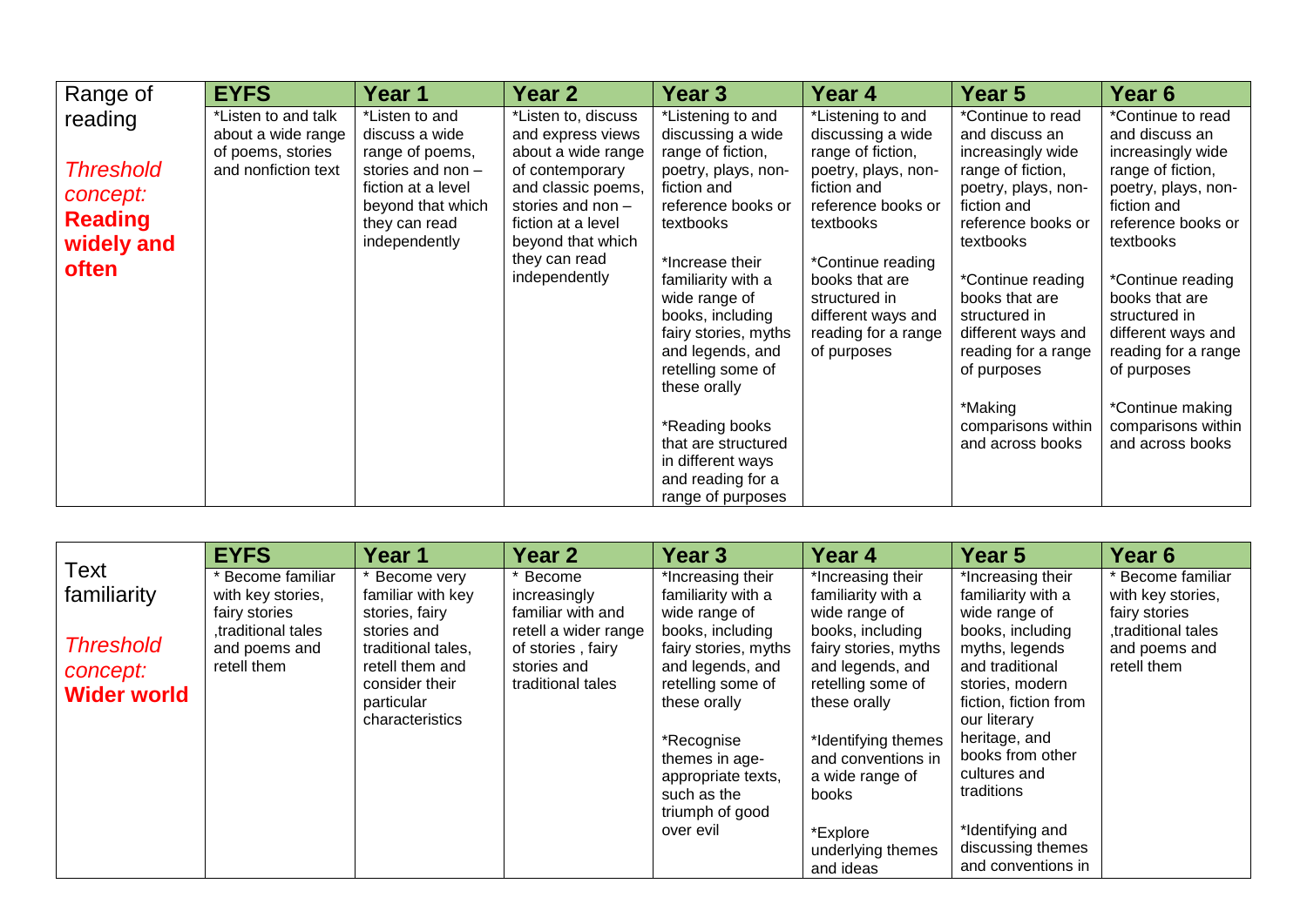|  |  | *Recognise<br>conventions in<br>age-appropriate<br>texts e.g. the use<br>of magical devices<br>in fairy stories and<br>folk tales, or the<br>use of first person<br>in diaries<br>*Begin to discuss<br>how language,<br>structure and<br>presentation help<br>the reader to<br>understand the<br>text<br>*Identifying themes<br>and conventions in<br>a wide range of<br>books | *Recognise<br>conventions in<br>age-appropriate<br>texts, such as the<br>use of 'the power<br>of 3' (wishes,<br>characters, e.g.<br>the king's 3 sons<br>etc.) in fairy stories<br>and folk tales<br>*Recognise<br>themes in age-<br>appropriate texts,<br>such as bullying<br>*Identify<br>similarities in<br>themes and<br>conventions<br>across a range of<br>books<br>*Identify specific<br>techniques, e.g.<br>simile, metaphor,<br>repetition,<br>exaggeration and<br>explain the effect<br>on them as a<br>reader | and across a wide<br>range of writing<br>'heroism' or 'loss',<br>across a range of<br>age-appropriate<br>texts, explaining<br>the theme in the<br>context of the<br>writing<br>*Discuss how the<br>organisation of a<br>text supports its<br>purpose, e.g.<br>persuading,<br>explaining,<br>informing etc.<br>*Identify and<br>comment on<br>genre-specific<br>language features<br>used in age-<br>appropriate texts,<br>e.g. related<br>language to<br>convey information<br>in a non-fiction<br>text<br>*Understand and<br>begin to use<br>technical terms to<br>discuss language<br>effects, e.g. simile,<br>metaphor,<br>personification,<br>with reference to<br>the text |  |
|--|--|--------------------------------------------------------------------------------------------------------------------------------------------------------------------------------------------------------------------------------------------------------------------------------------------------------------------------------------------------------------------------------|--------------------------------------------------------------------------------------------------------------------------------------------------------------------------------------------------------------------------------------------------------------------------------------------------------------------------------------------------------------------------------------------------------------------------------------------------------------------------------------------------------------------------|---------------------------------------------------------------------------------------------------------------------------------------------------------------------------------------------------------------------------------------------------------------------------------------------------------------------------------------------------------------------------------------------------------------------------------------------------------------------------------------------------------------------------------------------------------------------------------------------------------------------------------------------------------------------------------|--|
|  |  |                                                                                                                                                                                                                                                                                                                                                                                |                                                                                                                                                                                                                                                                                                                                                                                                                                                                                                                          |                                                                                                                                                                                                                                                                                                                                                                                                                                                                                                                                                                                                                                                                                 |  |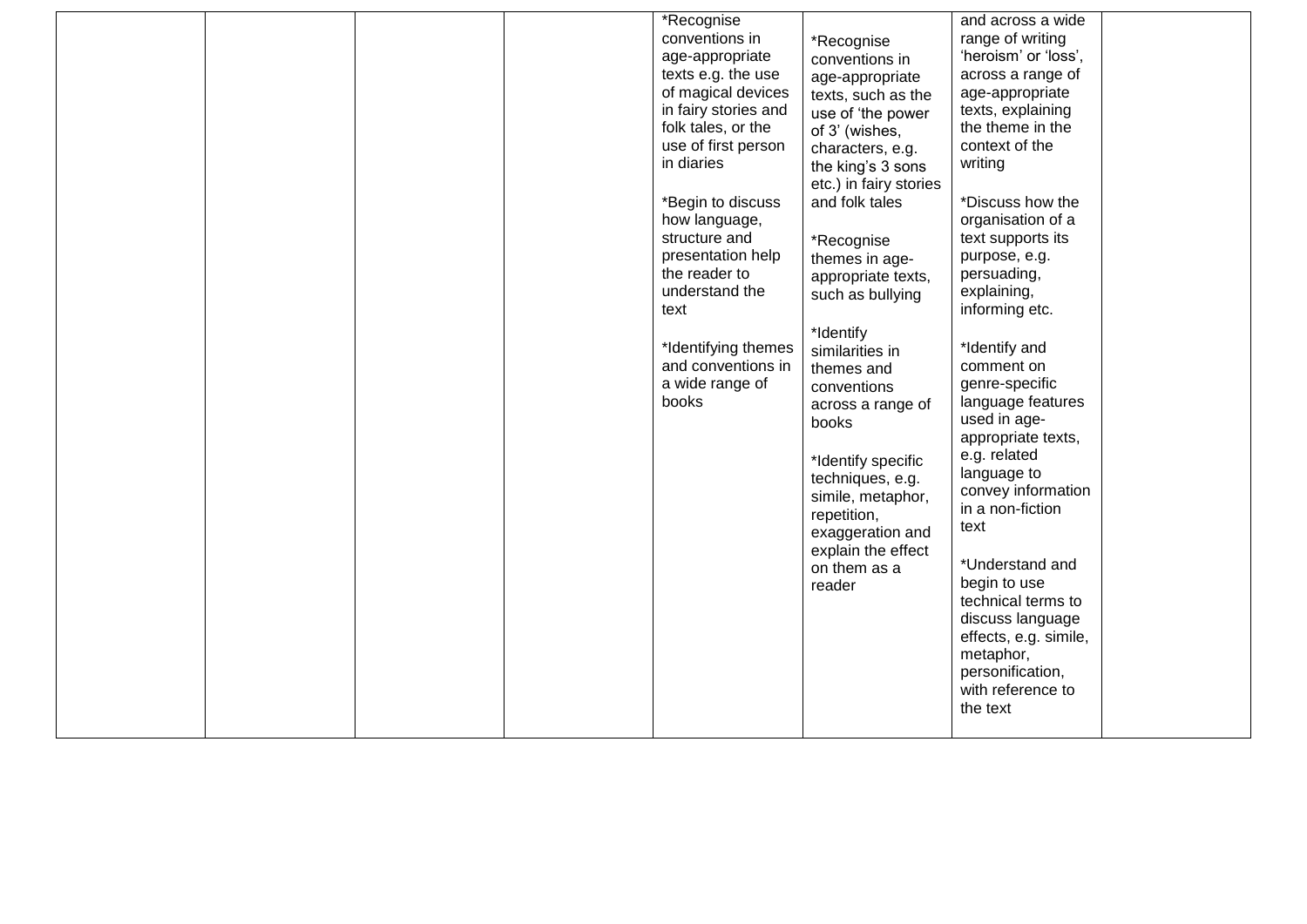| Poetry and                                                        | <b>EYFS</b>                                                                                                                           | Year 1                                                                            | Year <sub>2</sub>                                                                                                                                                                                                              | Year <sub>3</sub>                                                                                                                                                                                           | Year 4                                                                                                                                                                                                                                                              | Year 5                                                                                                                                                                                                                                        | Year 6                                                                                                                                                                                                                                                 |
|-------------------------------------------------------------------|---------------------------------------------------------------------------------------------------------------------------------------|-----------------------------------------------------------------------------------|--------------------------------------------------------------------------------------------------------------------------------------------------------------------------------------------------------------------------------|-------------------------------------------------------------------------------------------------------------------------------------------------------------------------------------------------------------|---------------------------------------------------------------------------------------------------------------------------------------------------------------------------------------------------------------------------------------------------------------------|-----------------------------------------------------------------------------------------------------------------------------------------------------------------------------------------------------------------------------------------------|--------------------------------------------------------------------------------------------------------------------------------------------------------------------------------------------------------------------------------------------------------|
| performance<br><b>Threshold</b><br>concept:<br><b>Wider world</b> | *Become familiar<br>with poems and<br>retell them<br>*To express them<br>effectively,<br>showing<br>awareness of<br>listeners' needs. | *Learn to<br>appreciate<br>rhymes and<br>poems, and to<br>recite some by<br>heart | *Discuss their<br>favourite words<br>and phrases<br>continuing to build<br>up a repertoire of<br>poems learnt by<br>heart<br>*Recite some<br>poems by heart<br>using appropriate<br>intonation to<br>make the<br>meaning clear | *Preparing poems<br>and play scripts to<br>read aloud and to<br>perform, showing<br>understanding<br>through<br>intonation, tone,<br>volume and action<br>*Recognising<br>some different<br>forms of poetry | *Preparing poems<br>and play scripts to<br>read aloud and to<br>perform, showing<br>understanding<br>through intonation,<br>tone, volume and<br>action<br>*Develop<br>recognition of<br>various forms of<br>poetry e.g. haiku,<br>nonsense, list<br>poems, Kennings | *Learning a wider<br>range of poetry by<br>heart<br>*Preparing poems<br>and plays to read<br>aloud and to<br>perform, showing<br>understanding<br>through intonation,<br>tone and volume so<br>that the meaning is<br>clear to an<br>audience | *Learning a wider<br>range of poetry by<br>heart<br>*Preparing poems and<br>plays to read aloud<br>and to perform.<br>Refine reading aloud<br>and performing<br>using intonation, tone<br>and volume so that<br>the meaning is clear<br>to an audience |

|                                                                                 | <b>EYFS</b>                                                                                                           | Year 1                                                                          | Year <sub>2</sub>                                                                                                                                          | Year <sub>3</sub>                                                                                                                                                                                                                                                                                                                             | Year 4                                                                                                                                                                                                                                                                                                                                                                                          | Year 5                                                                                            | Year 6                                                                                                                                                        |
|---------------------------------------------------------------------------------|-----------------------------------------------------------------------------------------------------------------------|---------------------------------------------------------------------------------|------------------------------------------------------------------------------------------------------------------------------------------------------------|-----------------------------------------------------------------------------------------------------------------------------------------------------------------------------------------------------------------------------------------------------------------------------------------------------------------------------------------------|-------------------------------------------------------------------------------------------------------------------------------------------------------------------------------------------------------------------------------------------------------------------------------------------------------------------------------------------------------------------------------------------------|---------------------------------------------------------------------------------------------------|---------------------------------------------------------------------------------------------------------------------------------------------------------------|
| Word<br>meanings<br><b>Threshold</b><br>concept:<br><b>Construct</b><br>meaning | *Uses vocabulary<br>and forms of<br>speech that are<br>increasingly<br>influenced by their<br>experiences of<br>books | *Discuss word<br>meanings, linking<br>new meanings to<br>those already<br>known | *Discuss and<br>clarify the<br>meanings of words<br>linking new<br>meanings to<br>known<br>vocabulary.<br>*Discuss their<br>favourite words<br>and phrases | *Using dictionaries<br>to check the<br>meaning of words<br>that they have<br>read<br>*Use known<br>strategies<br>appropriately to<br>establish meaning,<br>in books that can<br>be read<br>independently<br>*Self-correct<br>misread words<br>when reading age-<br>appropriate texts<br>and discuss the<br>meaning of new<br>words in context | *Using dictionaries<br>to check the<br>meaning of words<br>that they have<br>read<br>*Use known<br>strategies<br>appropriately to<br>establish meaning<br>*Self-correct<br>misread words<br>when reading age-<br>appropriate texts<br>and suggest the<br>meaning of new<br>words in context<br>*Discuss<br>understanding as it<br>develops and<br>explain the<br>meaning of words<br>in context | *Use contextual<br>and genre<br>knowledge to<br>determine<br>alternate meanings<br>of known words | *Identify and<br>comment on<br>genre-specific<br>language features<br>used in age<br>appropriate texts,<br>e.g. shades of<br>meaning between<br>similar words |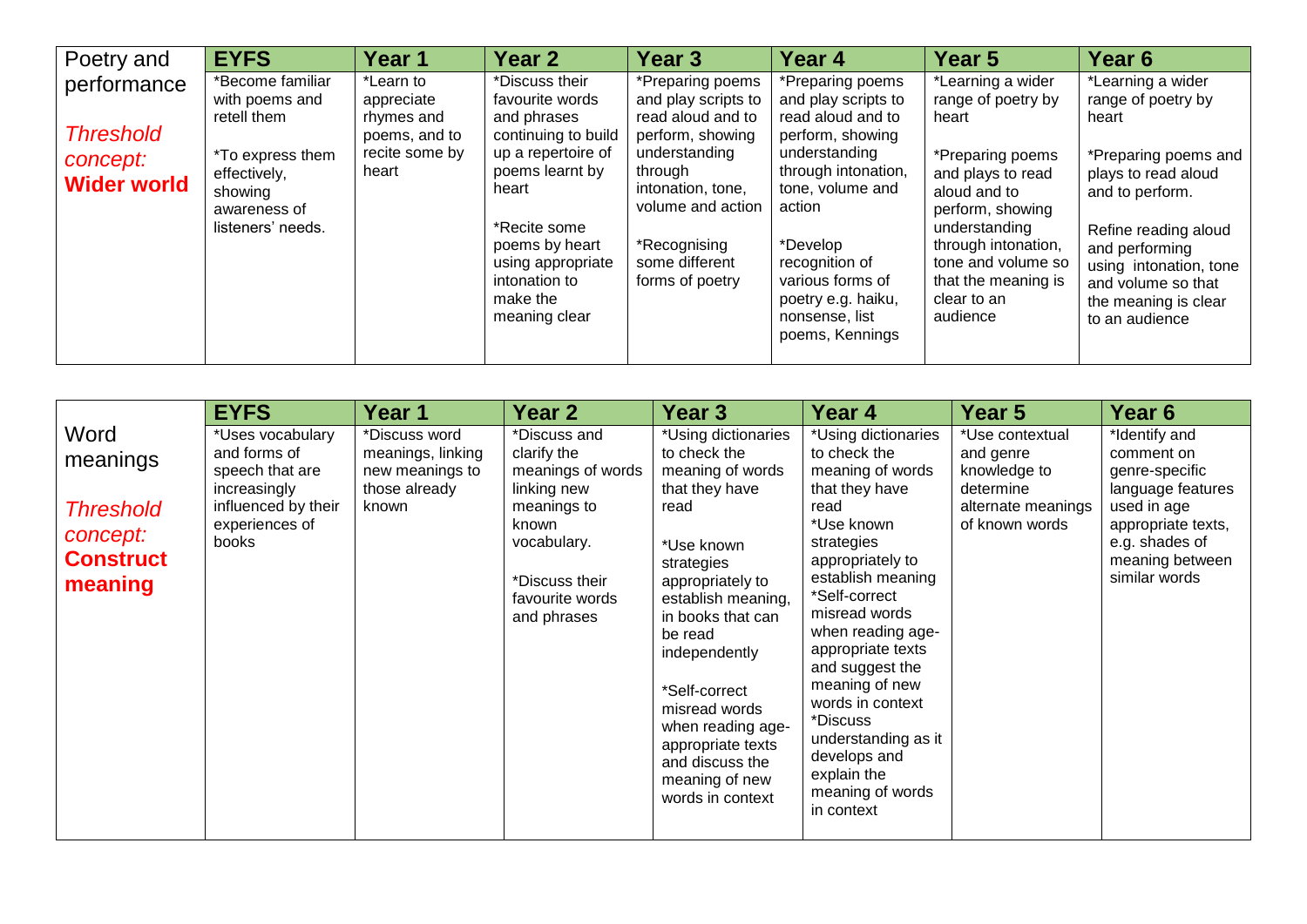| Comprehension                                                                | <b>EYFS</b>                                              | Year <sub>1</sub>                                                                                                                                                                                                                                                                                               | Year <sub>2</sub>                                                                                                                                                   | Year <sub>3</sub>                                                                                                                                                                                                                                                                                                                                                                                                                                                                                                                                                                                                                           | Year 4                                                                                                                                                                                                                                                                                                                                                                                                                                                                                                                                                                                                                                                 | Year <sub>5</sub>                                                                                                                                                                                                                                                                                                                                                                                                                                                                                                                                                                                                                                                                  | Year <sub>6</sub>                                                                                                                                                                                                                                                                                                                                                                                                                                                        |
|------------------------------------------------------------------------------|----------------------------------------------------------|-----------------------------------------------------------------------------------------------------------------------------------------------------------------------------------------------------------------------------------------------------------------------------------------------------------------|---------------------------------------------------------------------------------------------------------------------------------------------------------------------|---------------------------------------------------------------------------------------------------------------------------------------------------------------------------------------------------------------------------------------------------------------------------------------------------------------------------------------------------------------------------------------------------------------------------------------------------------------------------------------------------------------------------------------------------------------------------------------------------------------------------------------------|--------------------------------------------------------------------------------------------------------------------------------------------------------------------------------------------------------------------------------------------------------------------------------------------------------------------------------------------------------------------------------------------------------------------------------------------------------------------------------------------------------------------------------------------------------------------------------------------------------------------------------------------------------|------------------------------------------------------------------------------------------------------------------------------------------------------------------------------------------------------------------------------------------------------------------------------------------------------------------------------------------------------------------------------------------------------------------------------------------------------------------------------------------------------------------------------------------------------------------------------------------------------------------------------------------------------------------------------------|--------------------------------------------------------------------------------------------------------------------------------------------------------------------------------------------------------------------------------------------------------------------------------------------------------------------------------------------------------------------------------------------------------------------------------------------------------------------------|
| understanding<br><b>Threshold</b><br>concept:<br><b>Construct</b><br>meaning | *Begin to read<br>and understand<br>simple<br>sentences. | *Check that the<br>text makes sense<br>to them as they<br>read and self-<br>correct<br>* Link what they<br>read or hear read<br>to their own<br>experiences<br>* Link what they<br>read or hear read<br>to their own<br>experiences<br>*Explain clearly<br>their<br>understanding of<br>what is read to<br>them | *Check that the<br>text makes sense<br>to them as they<br>read and self-<br>correct<br>*Recognise simple<br>recurring literary<br>language in stories<br>and poetry | *Checking that the<br>text makes sense<br>to them,<br>discussing their<br>understanding and<br>explaining the<br>meaning of words<br>in context<br>*Asking questions<br>to improve their<br>understanding of a<br>text<br>*Identifying main<br>ideas drawn from<br>more than one<br>paragraph and<br>summarising these<br>*Summarise the<br>main details from<br>more than one<br>paragraph in a few<br>sentences, using<br>vocabulary from<br>the text<br>*Show<br>understanding of<br>the main points<br>drawn from more<br>than one<br>paragraph<br>*Extract<br>information from<br>the text and make<br>notes using<br>reference to the | *Checking that the<br>text makes sense<br>to them,<br>discussing their<br>understanding and<br>explaining the<br>meaning of words<br>in context<br>*Asking questions<br>to improve their<br>understanding of a<br>text<br>*Identifying main<br>ideas drawn from<br>more than one<br>paragraph and<br>summarising these<br>*Summarise main<br>details from more<br>than one<br>paragraph in a few<br>sentences<br>accurately and<br>succinctly using,<br>using vocabulary<br>from the text<br>*Understand how<br>paragraphs are<br>used to order and<br>build up ideas<br>and can be used<br>by readers to<br>monitor and<br>summarise<br>*Use specific | *Checking that the<br>book makes sense<br>to them,<br>discussing their<br>understanding and<br>exploring the<br>meaning of words<br>in context<br>*Asking questions<br>to improve their<br>understanding<br>*Summarising the<br>main ideas drawn<br>from more than<br>one paragraph,<br>identifying key<br>details to support<br>the main ideas<br>*Ask pertinent and<br>helpful questions<br>to improve their<br>understanding of a<br>text<br>*Understand what<br>they read, in<br>books they can<br>read<br>independently, by<br>checking that the<br>text makes sense<br>to them,<br>discussing their<br>understanding and<br>explaining the<br>meaning of words<br>in context | *Checking that the<br>book makes sense<br>to them,<br>discussing their<br>understanding and<br>exploring the<br>meaning of words<br>in context<br>*Asking questions<br>to improve their<br>understanding<br>*Summarising the<br>main ideas drawn<br>from more than<br>one paragraph,<br>identifying key<br>details to support<br>the main ideas<br>*Produce a<br>succinct summary,<br>paraphrasing the<br>main ideas from<br>across the text or<br>a range of<br>sources |
|                                                                              |                                                          |                                                                                                                                                                                                                                                                                                                 |                                                                                                                                                                     | text                                                                                                                                                                                                                                                                                                                                                                                                                                                                                                                                                                                                                                        | vocabulary and<br>ideas expressed                                                                                                                                                                                                                                                                                                                                                                                                                                                                                                                                                                                                                      |                                                                                                                                                                                                                                                                                                                                                                                                                                                                                                                                                                                                                                                                                    |                                                                                                                                                                                                                                                                                                                                                                                                                                                                          |
|                                                                              |                                                          |                                                                                                                                                                                                                                                                                                                 |                                                                                                                                                                     | *Begin to use<br>vocabulary from                                                                                                                                                                                                                                                                                                                                                                                                                                                                                                                                                                                                            | in the text to<br>support own                                                                                                                                                                                                                                                                                                                                                                                                                                                                                                                                                                                                                          |                                                                                                                                                                                                                                                                                                                                                                                                                                                                                                                                                                                                                                                                                    |                                                                                                                                                                                                                                                                                                                                                                                                                                                                          |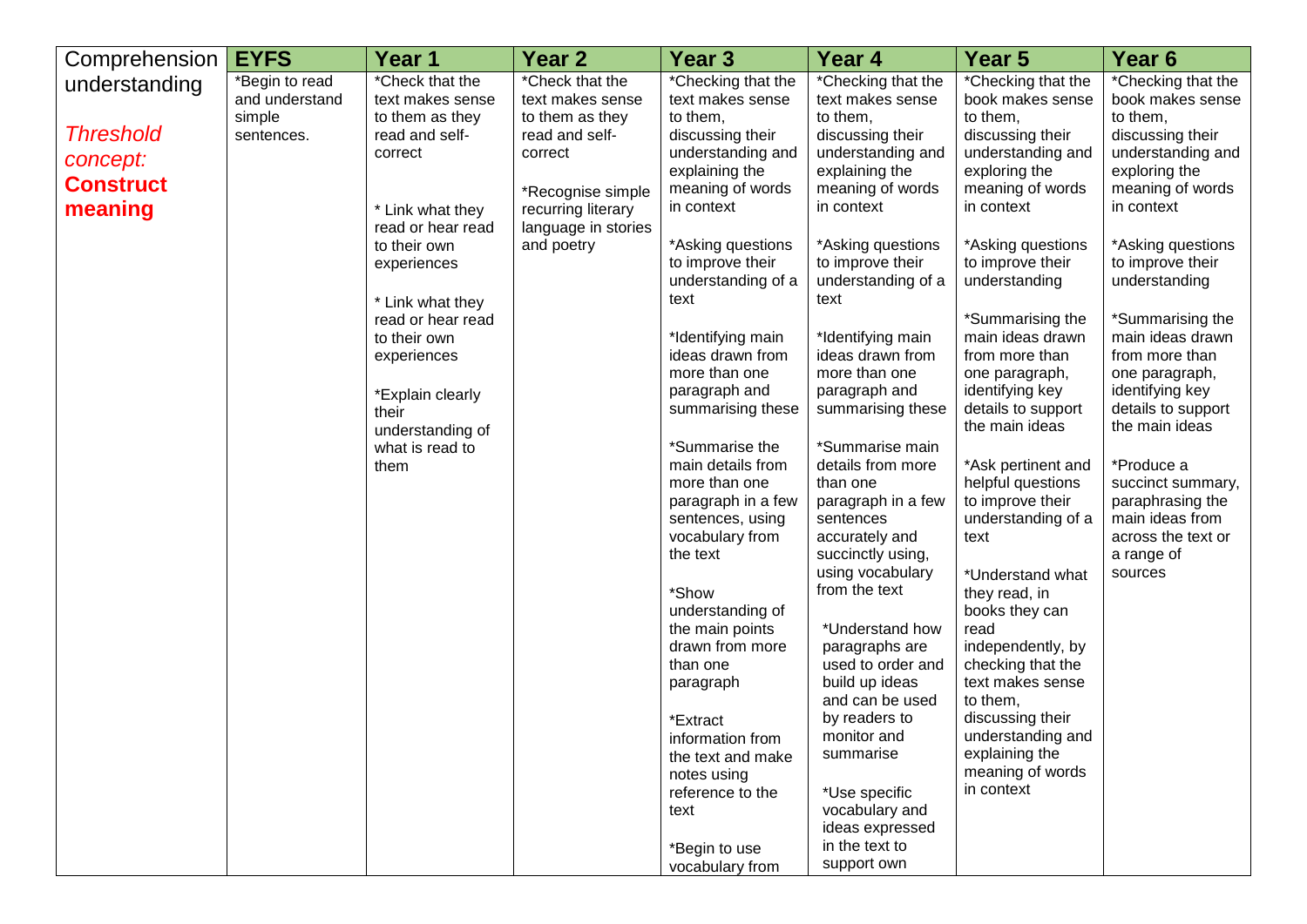|  |  | the text to support<br>responses and<br>explanations | responses.<br>explanations and<br>own views |  |
|--|--|------------------------------------------------------|---------------------------------------------|--|
|  |  |                                                      |                                             |  |

| Inference                                                   | <b>EYFS</b>                                                                                                                                                             | Year 1                                                                                                                              | Year <sub>2</sub>                                                    | Year <sub>3</sub>                                                                                                                                                                                                                                                                                                                                                                                                                               | Year 4                                                                                                                                                                                                                                                                                                                                                                                                                                                              | Year 5                                                                                                                                                                                                                                                                                                                                                                             | Year <sub>6</sub>                                                                                                                                                                                                                                                                                                                                                                                                                                                                                                                                                                                                        |
|-------------------------------------------------------------|-------------------------------------------------------------------------------------------------------------------------------------------------------------------------|-------------------------------------------------------------------------------------------------------------------------------------|----------------------------------------------------------------------|-------------------------------------------------------------------------------------------------------------------------------------------------------------------------------------------------------------------------------------------------------------------------------------------------------------------------------------------------------------------------------------------------------------------------------------------------|---------------------------------------------------------------------------------------------------------------------------------------------------------------------------------------------------------------------------------------------------------------------------------------------------------------------------------------------------------------------------------------------------------------------------------------------------------------------|------------------------------------------------------------------------------------------------------------------------------------------------------------------------------------------------------------------------------------------------------------------------------------------------------------------------------------------------------------------------------------|--------------------------------------------------------------------------------------------------------------------------------------------------------------------------------------------------------------------------------------------------------------------------------------------------------------------------------------------------------------------------------------------------------------------------------------------------------------------------------------------------------------------------------------------------------------------------------------------------------------------------|
| <b>Threshold</b><br>concept:<br><b>Construct</b><br>meaning | *To begin to<br>understand and<br>answer how and<br>why answer<br>'how' and 'why'<br>questions about<br>their experiences<br>and in response<br>to stories or<br>events | *Make inferences<br>on the basis of<br>what is being said<br>or done.<br>*Talk about the<br>significance of the<br>title and events | *Make inferences<br>on the basis of<br>what is being said<br>or done | *Drawing<br>inferences such as<br>inferring<br>characters'<br>feelings, thoughts<br>and motives from<br>their actions, and<br>justifying<br>inferences with<br>evidence<br>*Discuss the<br>actions of<br>characters<br>*Draw generally<br>accurate<br>inferences such as<br>inferring<br>character's<br>feelings form their<br>thoughts and<br>actions,<br>sometimes, but<br>not always, fully<br>supported through<br>reference to the<br>text | *Drawing inferences<br>such as inferring<br>characters' feelings,<br>thoughts and motives<br>from their actions,<br>and justifying<br>inferences with<br>evidence<br>*Draw generally<br>accurate inferences<br>including inferring a<br>character's motives<br>from their thoughts<br>and actions,<br>sometimes supported<br>through reference to<br>the text<br>*Discuss how speech<br>can show a<br>character's emotions<br>*Infer underlying<br>themes and ideas | *Drawing<br>inferences such<br>as inferring<br>characters'<br>feelings, thoughts<br>and motives from<br>their actions, and<br>justifying<br>inferences with<br>evidence<br>*Begin to make<br>links between the<br>authors' use of<br>language and the<br>inferences drawn<br>*Refer accurately<br>to elements from<br>across the text to<br>support<br>predictions and<br>opinions | *Drawing<br>inferences such<br>as inferring<br>characters'<br>feelings, thoughts<br>and motives from<br>their actions, and<br>justifying<br>inferences with<br>evidence<br>*Refer to the text<br>to support<br>predictions and<br>opinions<br>(expanding<br>responses to<br>provide Evidence<br>+ Explanation)<br>*Begin to see how<br>inferences draw<br>on the<br>connotations of<br>words, their use in<br>context and that<br>they can be<br>cumulative, as<br>clues are picked<br>up through a text,<br>e.g. action and<br>dialogue (as well<br>as descriptive<br>language) enable<br>inferences to be<br>developed |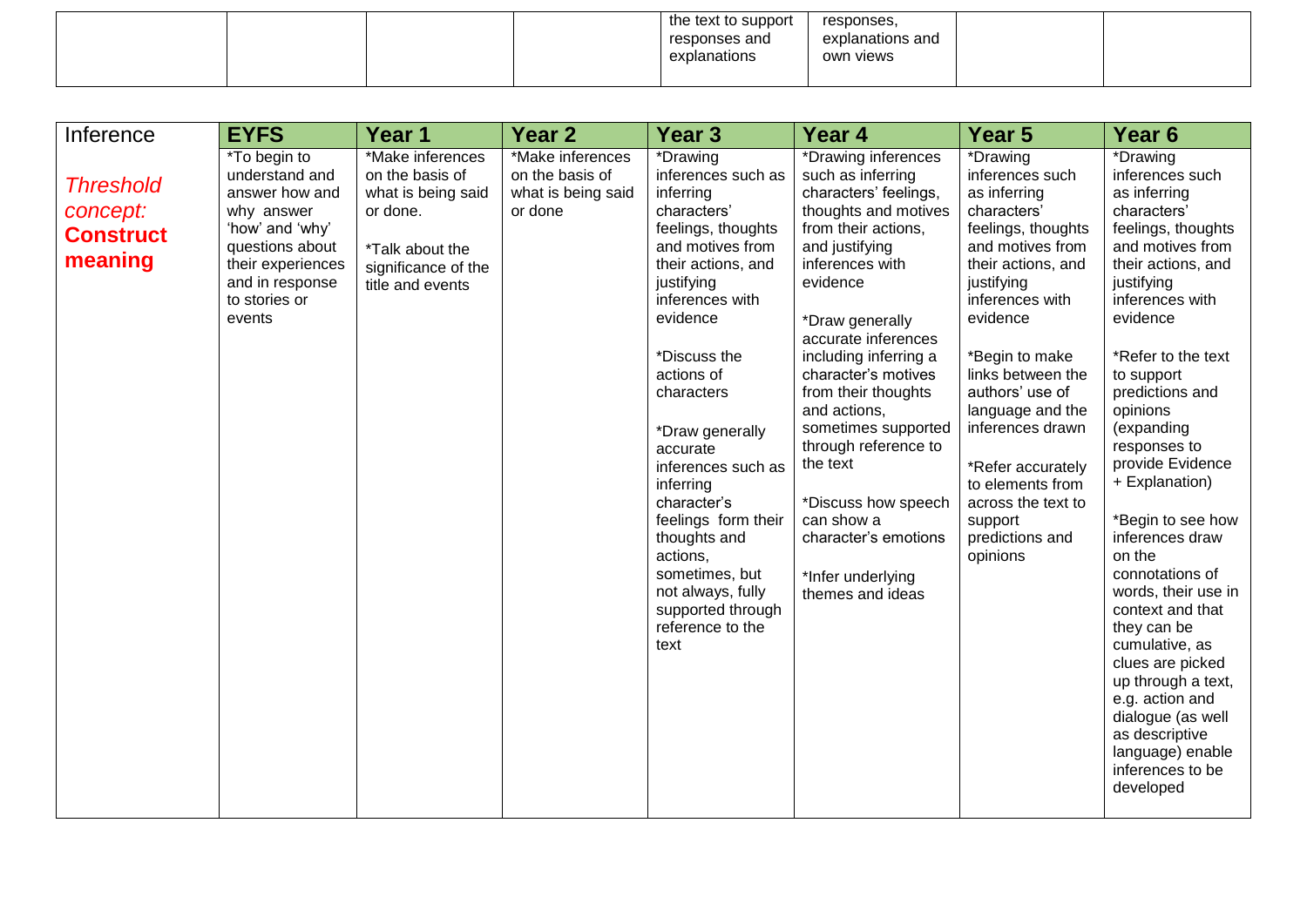|                                                             | <b>EYFS</b>                                                                                 | Year 1                                                          | Year 2                                                                                          | Year 3                                                                                                     | Year <sub>4</sub>                                                                                                                                             | Year 5                                                                                          | Year 6                                                                                                      |
|-------------------------------------------------------------|---------------------------------------------------------------------------------------------|-----------------------------------------------------------------|-------------------------------------------------------------------------------------------------|------------------------------------------------------------------------------------------------------------|---------------------------------------------------------------------------------------------------------------------------------------------------------------|-------------------------------------------------------------------------------------------------|-------------------------------------------------------------------------------------------------------------|
| Prediction                                                  | *To anticipate key                                                                          | *Predict what                                                   | *Answer and ask                                                                                 | *Predicting what                                                                                           | *Predicting what                                                                                                                                              | *Make predictions                                                                               | *Continue to make                                                                                           |
| <b>Threshold</b><br>concept:<br><b>Construct</b><br>meaning | events and<br>phrases in<br>rhymes and<br>stories.<br>*To suggest how<br>a story might end. | might happen on<br>the basis of what<br>has been read so<br>far | questions<br>predicting what<br>might happen on<br>the basis of what<br>has been read so<br>far | might happen from<br>details stated<br>*Make plausible<br>predictions based<br>on knowledge of<br>the text | might happen from<br>details stated and<br>implied<br>*Make plausible<br>predictions based<br>on knowledge of<br>the text<br>*Predict from<br>details implied | and express<br>opinions,<br>explaining and<br>justifying these<br>with reference to<br>the text | predictions and<br>express opinions,<br>explaining and<br>justifying these<br>with reference to<br>the text |

|                  | <b>EYFS</b> | Year 1 | Year 2 | <b>Year 3</b>       | Year 4             | Year 5               | Year 6                            |
|------------------|-------------|--------|--------|---------------------|--------------------|----------------------|-----------------------------------|
| Authorial        |             |        |        | *Discussing words   | *Discussing words  | *Identifying how     | *Continue                         |
| intent           |             |        |        | and phrases that    | and phrases that   | language,            | identifying how                   |
|                  |             |        |        | capture the         | capture the        | structure and        | language,                         |
|                  |             |        |        | reader's interest   | reader's interest  | presentation         | structure and                     |
| <b>Threshold</b> |             |        |        | and imagination     | and imagination    | contribute to        | presentation                      |
| concept:         |             |        |        |                     |                    | meaning              | contribute to                     |
|                  |             |        |        | *Identify specific  | *Identifying how   |                      | meaning                           |
| <b>Construct</b> |             |        |        | language which      | language,          | *Discuss and         |                                   |
| meaning          |             |        |        | contributes to the  | structure, and     | evaluate how         | *Continue to                      |
|                  |             |        |        | development of      | presentation       | authors use          | discuss and use                   |
|                  |             |        |        | meaning             | contribute to      | language,            | evidence when                     |
|                  |             |        |        |                     | meaning            | including figurative | evaluating how                    |
|                  |             |        |        | *Discuss the effect |                    | language,            | authors use                       |
|                  |             |        |        | specific language   | *Discuss how       | considering the      | language,<br>including figurative |
|                  |             |        |        | has on the reader   | language used has  |                      |                                   |
|                  |             |        |        |                     | an effect on the   | impact on the        | language,                         |
|                  |             |        |        |                     | reader             | reader               | considering the                   |
|                  |             |        |        |                     |                    |                      | impact on the                     |
|                  |             |        |        |                     | *Notice and        | *Identify and        | reader                            |
|                  |             |        |        |                     | discuss the        | explain the          |                                   |
|                  |             |        |        |                     | author's choice    | author's point of    |                                   |
|                  |             |        |        |                     | and order of       | view with            |                                   |
|                  |             |        |        |                     | content linked to  | reference to the     |                                   |
|                  |             |        |        |                     | purpose. For       | text                 |                                   |
|                  |             |        |        |                     | example Why has    |                      |                                   |
|                  |             |        |        |                     | the author started | *Consider the        |                                   |
|                  |             |        |        |                     | the story in the   | similarities and     |                                   |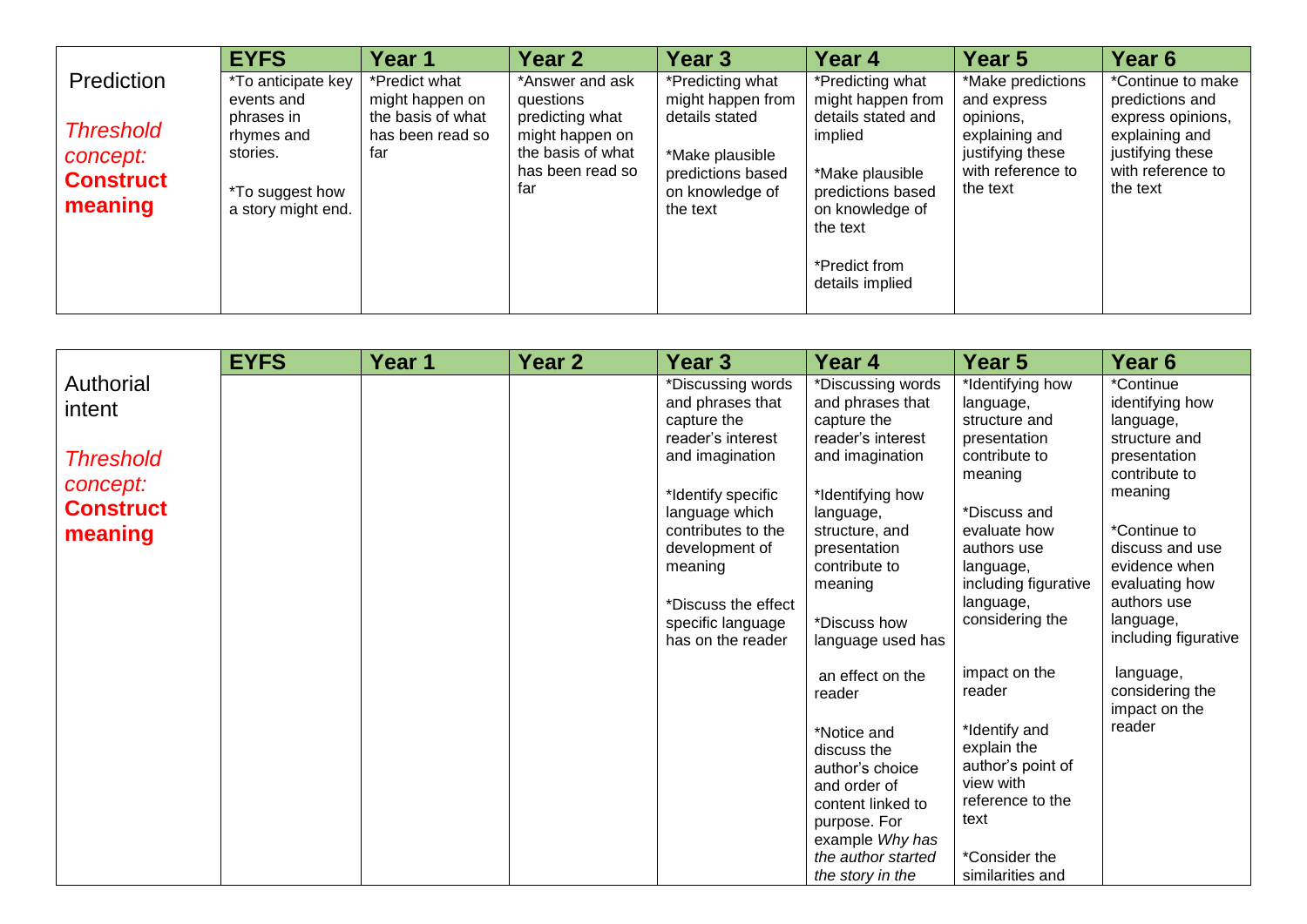|  |  | middle of the<br>differences in<br>events? Why has<br>approaches taken<br>and viewpoints of<br>the author<br>included that the<br>authors and of<br>Vikings created<br>fictional<br>beautiful<br>characters<br>jewellery? |  |
|--|--|---------------------------------------------------------------------------------------------------------------------------------------------------------------------------------------------------------------------------|--|
|--|--|---------------------------------------------------------------------------------------------------------------------------------------------------------------------------------------------------------------------------|--|

| Non-fiction                                                 | <b>EYFS</b>                                                                   | Year 1                                                                                                                    | <b>Year 2</b>                                                                                 | Year <sub>3</sub>                                                                                                                                                                                                                                                                                       | Year 4                                                                                                                                                                                                                                                                                                                                                                                                                                                                                                                                                                     | Year 5                                                                                                                                                                                                                                                                                                                                                                                                                                                                                                                                                                                                                               | Year <sub>6</sub>                                                                                                                                                                                                                                                                                                                                                                                                                                                                                                                                                                 |
|-------------------------------------------------------------|-------------------------------------------------------------------------------|---------------------------------------------------------------------------------------------------------------------------|-----------------------------------------------------------------------------------------------|---------------------------------------------------------------------------------------------------------------------------------------------------------------------------------------------------------------------------------------------------------------------------------------------------------|----------------------------------------------------------------------------------------------------------------------------------------------------------------------------------------------------------------------------------------------------------------------------------------------------------------------------------------------------------------------------------------------------------------------------------------------------------------------------------------------------------------------------------------------------------------------------|--------------------------------------------------------------------------------------------------------------------------------------------------------------------------------------------------------------------------------------------------------------------------------------------------------------------------------------------------------------------------------------------------------------------------------------------------------------------------------------------------------------------------------------------------------------------------------------------------------------------------------------|-----------------------------------------------------------------------------------------------------------------------------------------------------------------------------------------------------------------------------------------------------------------------------------------------------------------------------------------------------------------------------------------------------------------------------------------------------------------------------------------------------------------------------------------------------------------------------------|
| <b>Threshold</b><br>concept:<br><b>Construct</b><br>meaning | *Knows that<br>information can be<br>retrieved from<br>books and<br>computers | *Knows that<br>information can be<br>retrieved from<br>books and<br>computers<br>*Begin to discuss<br>features and layout | *Discuss the<br>features of non-<br>fiction books that<br>are structured in<br>different ways | *Retrieve and<br>record information<br>from non-fiction<br>*Use text features<br>to locate<br>information e.g.<br>contents, indices,<br>subheadings<br>*Begin to<br>recognise fact and<br>opinion in non-<br>fiction texts<br>*Locate<br>information using<br>skimming,<br>scanning and text<br>marking | *Retrieve and<br>record information<br>from non-fiction<br>*Use features to<br>locate information<br>e.g. contents,<br>indices,<br>subheadings<br>*Identify a range of<br>presentational<br>devices used to<br>guide the reader in<br>non-fiction, e.g.<br>appropriate<br>subheadings<br>*Recognise and<br>distinguish<br>between fact and<br>opinion in<br>nonfiction texts<br>*Locate<br>information using<br>skimming,<br>scanning and text<br>marking<br>*Retrieve and<br>record information<br>from non-fiction,<br>extracting<br>information from<br>age-appropriate | Distinguish<br>between<br>statements of fact<br>and opinion and<br>understand why<br>this is important to<br>interpreting the<br>text<br>retrieve, record<br>and present<br>information from<br>non-fiction<br>*Retrieve and<br>record information<br>from non-fiction by<br>using features to<br>locate information<br>e.g. contents,<br>indices,<br>subheadings<br>*Skim and scan<br>efficiently for<br>vocabulary, key<br>ideas and facts on<br>both the printed<br>page and screen<br>*Retrieve, record<br>and present<br>information from<br>non-fiction<br>extracting<br>information from<br>age-appropriate<br>texts and make | *Distinguish<br>between<br>statements of fact<br>and opinion and<br>recognise in the<br>language used by<br>authors to<br>influence readers<br>*Retrieve, record<br>and present<br>information from<br>non-fiction<br>extracting<br>information from<br>age-appropriate<br>texts and make<br>notes using<br>quotation and<br>reference to the<br>text<br>*Skim and scan<br>efficiently to<br>extract information<br>from age-<br>appropriate texts<br>and make well<br>organised notes of<br>the main ideas<br>using quotation<br>and reference to<br>the text using own<br>words |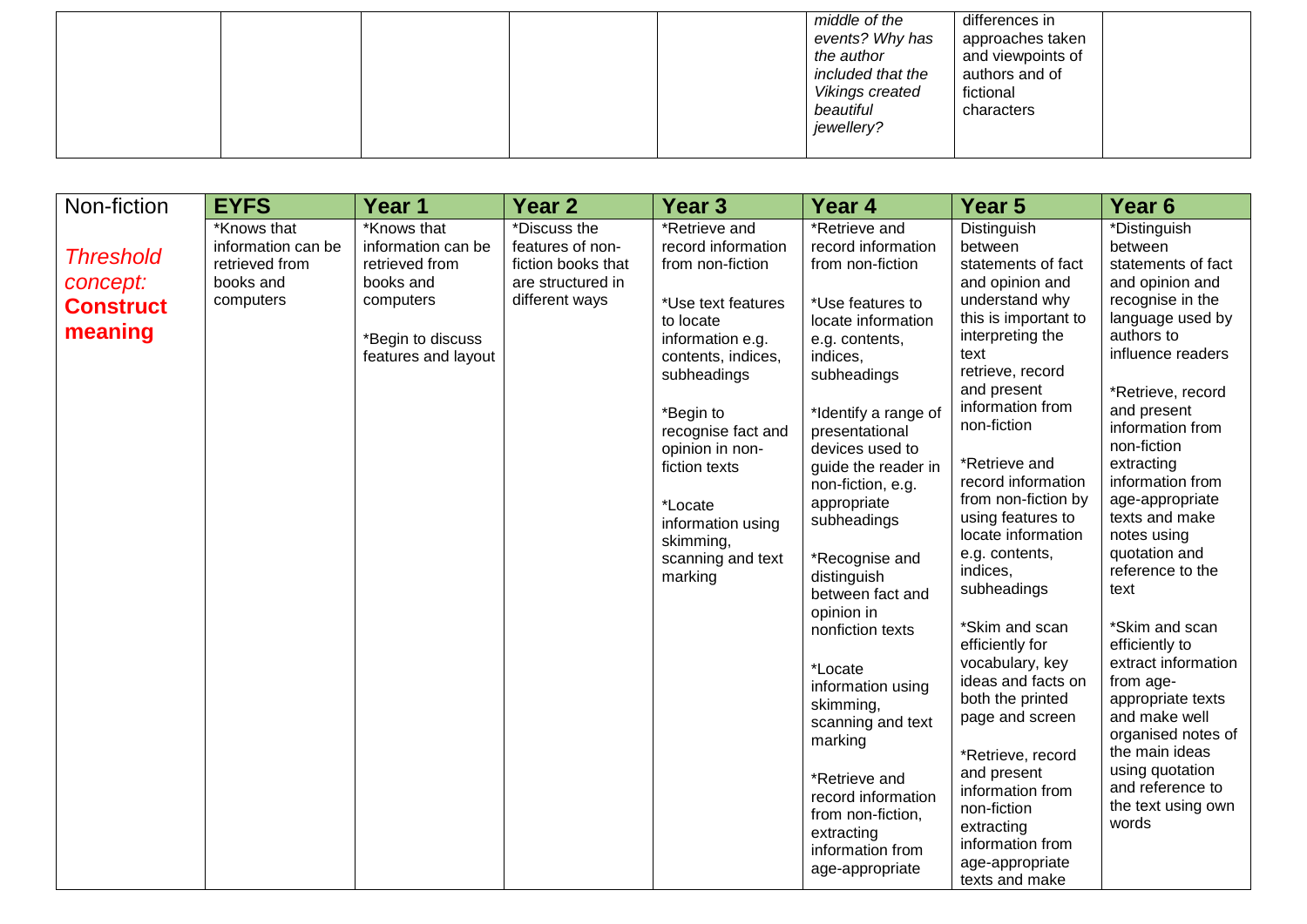|  |  | texts and make<br>notes using<br>quotation and<br>reference to the<br>text | notes using<br>quotation and<br>reference to the<br>text |  |
|--|--|----------------------------------------------------------------------------|----------------------------------------------------------|--|
|  |  |                                                                            |                                                          |  |

| <b>Discussing</b>                                                        | <b>EYFS</b>                                                                                                            | Year 1                                                                                                                                                                                                         | Year 2                                                                                                                                                                                                                                                                                                                                                                                                                                                                            | Year <sub>3</sub>                                                                                                                                                                                                                                                                                                                                                                                                                                                                                | Year 4                                                                                                                                                                                                                                                                                                                                                                                                                                                                                    | Year <sub>5</sub>                                                                                                                                                                                                                                                                                                                                                                                                                                                                     | Year <sub>6</sub>                                                                                                                                                                                                                                                                                                                                                                                                                                                                     |
|--------------------------------------------------------------------------|------------------------------------------------------------------------------------------------------------------------|----------------------------------------------------------------------------------------------------------------------------------------------------------------------------------------------------------------|-----------------------------------------------------------------------------------------------------------------------------------------------------------------------------------------------------------------------------------------------------------------------------------------------------------------------------------------------------------------------------------------------------------------------------------------------------------------------------------|--------------------------------------------------------------------------------------------------------------------------------------------------------------------------------------------------------------------------------------------------------------------------------------------------------------------------------------------------------------------------------------------------------------------------------------------------------------------------------------------------|-------------------------------------------------------------------------------------------------------------------------------------------------------------------------------------------------------------------------------------------------------------------------------------------------------------------------------------------------------------------------------------------------------------------------------------------------------------------------------------------|---------------------------------------------------------------------------------------------------------------------------------------------------------------------------------------------------------------------------------------------------------------------------------------------------------------------------------------------------------------------------------------------------------------------------------------------------------------------------------------|---------------------------------------------------------------------------------------------------------------------------------------------------------------------------------------------------------------------------------------------------------------------------------------------------------------------------------------------------------------------------------------------------------------------------------------------------------------------------------------|
| reading<br><b>Threshold</b><br>concept:<br><b>Reading</b><br>discussions | *Demonstrate<br>understanding<br>when talking to<br>others about what<br>they have read or<br>has been read to<br>them | *Draw upon what<br>they already know<br>or on background<br>information and<br>vocabulary<br>*Join in with<br>discussion about<br>what is read to<br>them, taking turns<br>and listening to<br>what others say | *Discuss the<br>sequence of<br>events in books<br>and how items of<br>information are<br>related<br>*Discuss their<br>favourite words<br>and phrases<br>*Draw upon what<br>they already know<br>or on background<br>information and<br>vocabulary<br>*Take part in<br>discussions about<br>books, poems and<br>other works<br>taking turns and<br>listening to what<br>others say<br>*Explain and<br>discuss their<br>understanding of<br>books, poems and<br>other material that | *Participate in<br>discussion about<br>both books that<br>are read to them<br>and those they can<br>read for<br>themselves, taking<br>turns and listening<br>to what others say<br>*Making simple<br>links to other<br>known texts or<br>personal<br>experience<br>*Identify specific<br>techniques, e.g.<br>simile, metaphor,<br>repetition,<br>exaggeration, and<br>say why they<br>interest them<br>*Use specific<br>vocabulary and<br>ideas expressed in<br>the text to support<br>own views | *Participate in<br>discussion about<br>both books that<br>are read to them<br>and those they can<br>read for<br>themselves, taking<br>turns and listening<br>to what others say<br>*Make RELEVANT<br>links to other<br>known texts or<br>personal<br>experience<br>*Discuss words<br>and phrases that<br>capture the<br>reader's interest<br>and imagination<br>*Identify features<br>that characterise<br>books set in<br>different cultures<br>or historical<br>settings<br>*Make links | *Recommending<br>books that they<br>have read to their<br>peers, giving<br>reasons for their<br>choices<br>*Participate in<br>discussions about<br>books, building on<br>their own and<br>others' ideas and<br>challenging views<br>courteously<br>*Explain and<br>discuss their<br>understanding of<br>what they have<br>read, including<br>through formal<br>presentations and<br>debates,<br>*Provide reasoned<br>justifications for<br>their views<br>*Make<br>comparisons within | *Recommending<br>books that they<br>have read to their<br>peers, giving<br>reasons for their<br>choices<br>*Continue to<br>participate in<br>discussions about<br>books, building on<br>their own and<br>others' ideas and<br>challenging views<br>courteously<br>*Explain and<br>discuss their<br>understanding of<br>what they have<br>read, including<br>through formal<br>presentations and<br>debates<br>*Provide reasoned<br>justifications for<br>their views<br>*Identify and |
|                                                                          |                                                                                                                        |                                                                                                                                                                                                                | they listen to or<br>those they have<br>read for<br>themselves.                                                                                                                                                                                                                                                                                                                                                                                                                   |                                                                                                                                                                                                                                                                                                                                                                                                                                                                                                  | between texts and<br>to the wider world<br>*Give examples to<br>illustrate how<br>language,<br>structure and                                                                                                                                                                                                                                                                                                                                                                              | and across books<br>by comparing<br>information,<br>characters or<br>events within and<br>between age-<br>appropriate texts                                                                                                                                                                                                                                                                                                                                                           | comment on<br>genre-specific<br>language features<br>used in age-<br>appropriate texts,<br>e.g. shades of<br>meaning between                                                                                                                                                                                                                                                                                                                                                          |
|                                                                          |                                                                                                                        |                                                                                                                                                                                                                |                                                                                                                                                                                                                                                                                                                                                                                                                                                                                   |                                                                                                                                                                                                                                                                                                                                                                                                                                                                                                  | presentation help                                                                                                                                                                                                                                                                                                                                                                                                                                                                         |                                                                                                                                                                                                                                                                                                                                                                                                                                                                                       | similar words                                                                                                                                                                                                                                                                                                                                                                                                                                                                         |